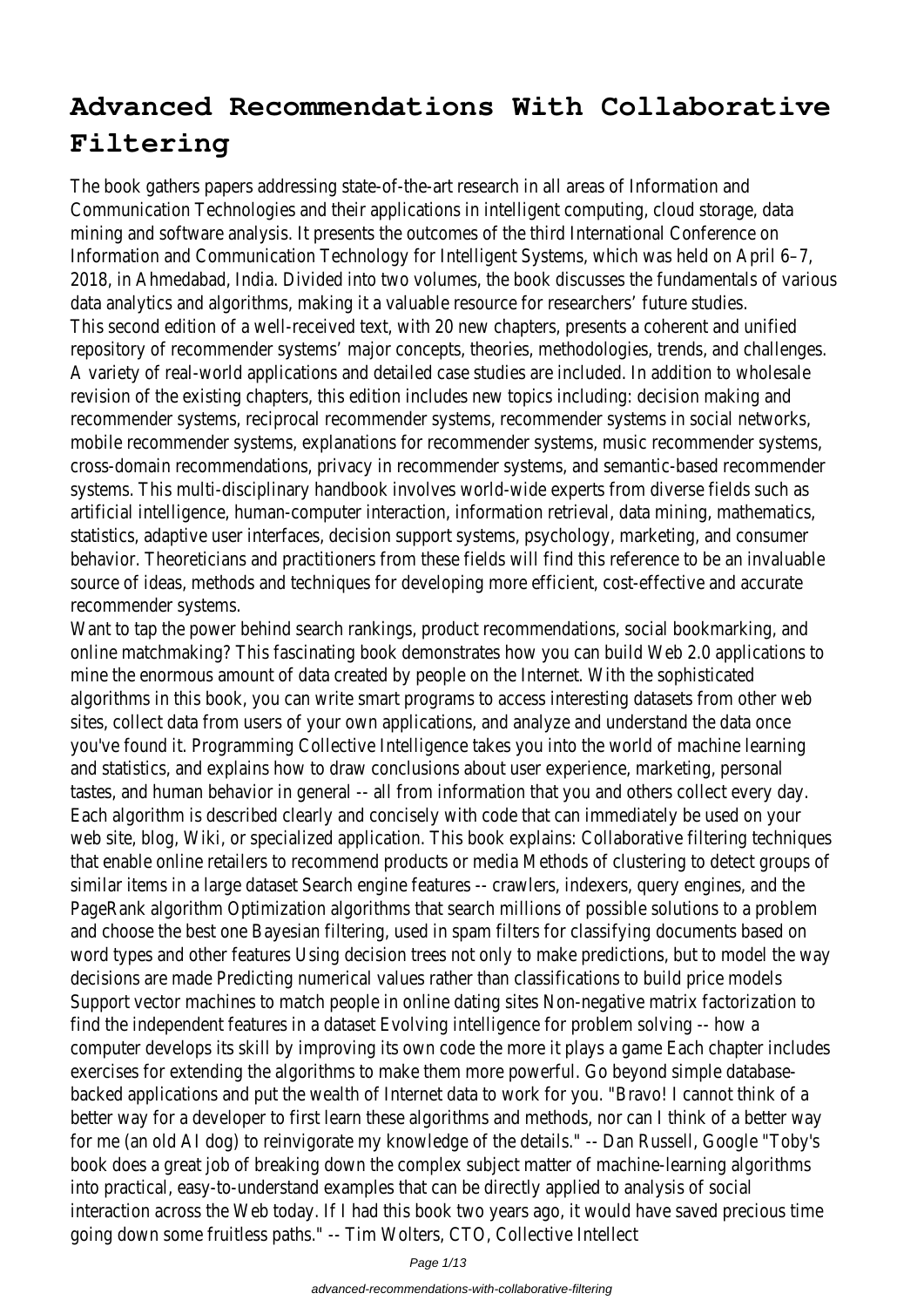R and Data Mining introduces researchers, post-graduate students, and analysts to data mining using R, a free software environment for statistical computing and graphics. The book provides practical methods for using R in applications from academia to industry to extract knowledge from vast amounts of data. Readers will find this book a valuable guide to the use of R in tasks such as classification and prediction, clustering, outlier detection, association rules, sequence analysis, text mining, social network analysis, sentiment analysis, and more. Data mining techniques are growing in popularity in a broad range of areas, from banking to insurance, retail, telecom, medicine, research, and government. This book focuses on the modeling phase of the data mining process, also addressing data exploration and model evaluation. With three in-depth case studies, a quick reference guide, bibliography, and links to a wealth of online resources, R and Data Mining is a valuable, practical guide to a powerful method of analysis. Presents an introduction into using R for data mining applications, covering most popular data mining techniques Provides code examples and data so that readers can easily learn the techniques Features case studies in real-world applications to he readers apply the techniques in their work

Advanced Data Mining and Applications

32nd European Conference on IR Research, ECIR 2010, Milton Keynes, UK, March 28-31, 2010. Proceedings

From Marketing to Social Change

14th Asia-Pacific Web Conference, APWeb 2012, Kunming, China, April 11-13, Proceedings Strategic Social Media

Proceedings of IFIPTM 2008: Joint iTrust and PST Conferences on Privacy, Trust Management and Security, June 18-20, 2008, Trondheim, Norway

This book constitutes the refereed proceedings of the 32nd annual European Conference on Information Retrieval Research, ECIR 2010, held in Milton Keynes, UK, in March 2010. The 44 revised full papers and 23 poster papers presented together with the keynote lecture, 5 tool demonstrations and the abstracts of 3 invited lectures were carefully reviewed and selected from 202 full research paper submissions and 73 poster/demo submissions. The papers are organized in topical sections on NLP and text mining, Web IR, evaluation, multimedia IR, distributed IR and performance issues, IR theory and formal models, personalization and recommendation, domain-specific IR and CLIR, as well as user issues.

This comprehensive encyclopedia, in A-Z format, provides easy access to relevant information for those seeking entry into any aspect within the broad field of Machine Learning. Most of the entries in this preeminent work include useful literature references.

Track 1 Artificial Intelligence, Software Engineering, Networking and Security Systems Artificial Intelligence Artificial Intelligence in Autonomous Vehicles Augmented Reality, Virtual Reality, Bioinformatics Machine Learning and Deep learning Track 2 Energy, Robotics, Electronics, Sensors and Communications Power System, FACTS and Stability Analysis Circuits, Devices & Systems and Green Electrical Components Smart Grid & Micro Grid, Renewable energy & Sustainability Energy Economics and Energy Storage Systems Electrical Machines, Drives and Traction system Track 3 Industry 4 0 Applications Track 4 Business Informatics

This book presents group recommender systems, which focus on the

Page 2/13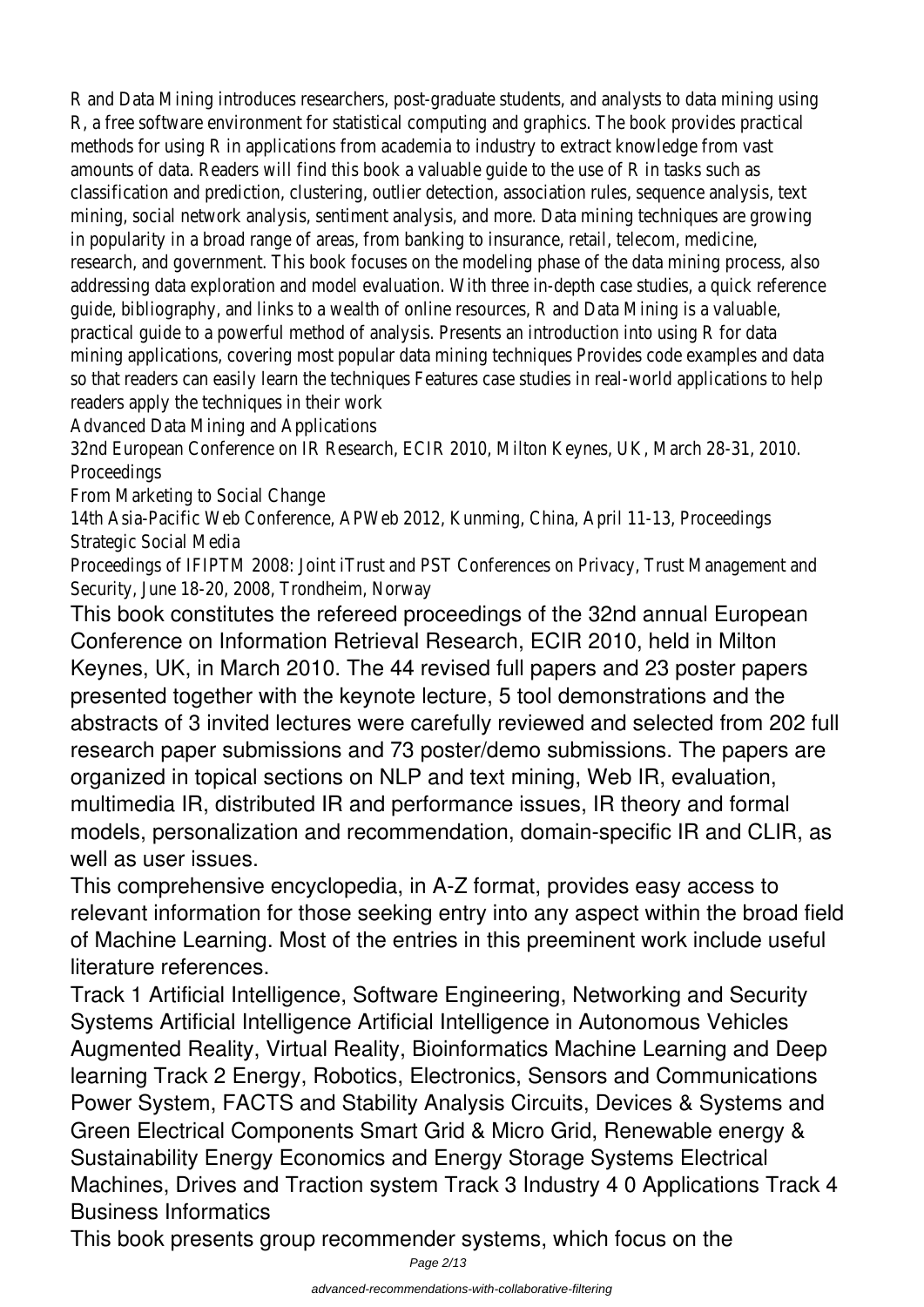determination of recommendations for groups of users. The authors summarize different technologies and applications of group recommender systems. They include an in-depth discussion of state-of-the-art algorithms, an overview of industrial applications, an inclusion of the aspects of decision biases in groups, and corresponding de-biasing approaches. The book includes a discussion of basic group recommendation methods, aspects of human decision making in groups, and related applications. A discussion of open research issues is included to inspire new related research. The book serves as a reference for researchers and practitioners working on group recommendation related topics. Math for Machine Learning

Building Recommender Systems with Machine Learning and AI: Help People Discover New Products and Content with Deep Learning, Neural Networks, and Mach

Practical Tools and Applications in Medical, Agricultural and Other Industries The Textbook

Soft Computing for Problem Solving

Advanced Methodologies and Technologies in Network Architecture, Mobile Computing, and Data Analytics

This book is the proceedings of the 3rd World Conference on Soft Computing (WCSC), which was held in San Antonio, TX, USA, on December 16-18, 2013. It presents start-of-the-art theory and applications of soft computing together with an in-depth discussion of current and future challenges in the field, providing readers with a 360 degree view on soft computing. Topics range from fuzzy sets, to fuzzy logic, fuzzy mathematics, neuro-fuzzy systems, fuzzy control, decision making in fuzzy environments, image processing and many more. The book is dedicated to Lotfi A. Zadeh, a renowned specialist in signal analysis and control systems research who proposed the idea of fuzzy sets, in which an element may have a partial membership, in the early 1960s, followed by the idea of fuzzy logic, in which a statement can be true only to a certain degree, with degrees described by numbers in the interval [0,1]. The performance of fuzzy systems can often be improved with the help of optimization techniques, e.g. evolutionary computation, and by endowing the corresponding system with the ability to learn, e.g. by combining fuzzy systems with neural networks. The resulting "consortium" of fuzzy, evolutionary, and neural techniques is known as soft computing and is the main focus of this book. This book comprehensively covers the topic of recommender systems, which provide personalized recommendations of products or services to users based on their previous searches or purchases. Recommender system methods have been adapted to diverse applications including query log mining, social networking, news recommendations, and computational advertising. This book synthesizes both fundamental and advanced topics of a research area that has now reached maturity. The chapters of this book are organized into three categories: Algorithms and evaluation: These chapters discuss the fundamental algorithms in recommender systems, including collaborative filtering methods, content-based methods, knowledgebased methods, ensemble-based methods, and evaluation. Recommendations in specific domains and contexts: the context of a recommendation can be viewed as important side information that affects the recommendation goals. Different types of context such as temporal data, spatial data, social data, tagging data, and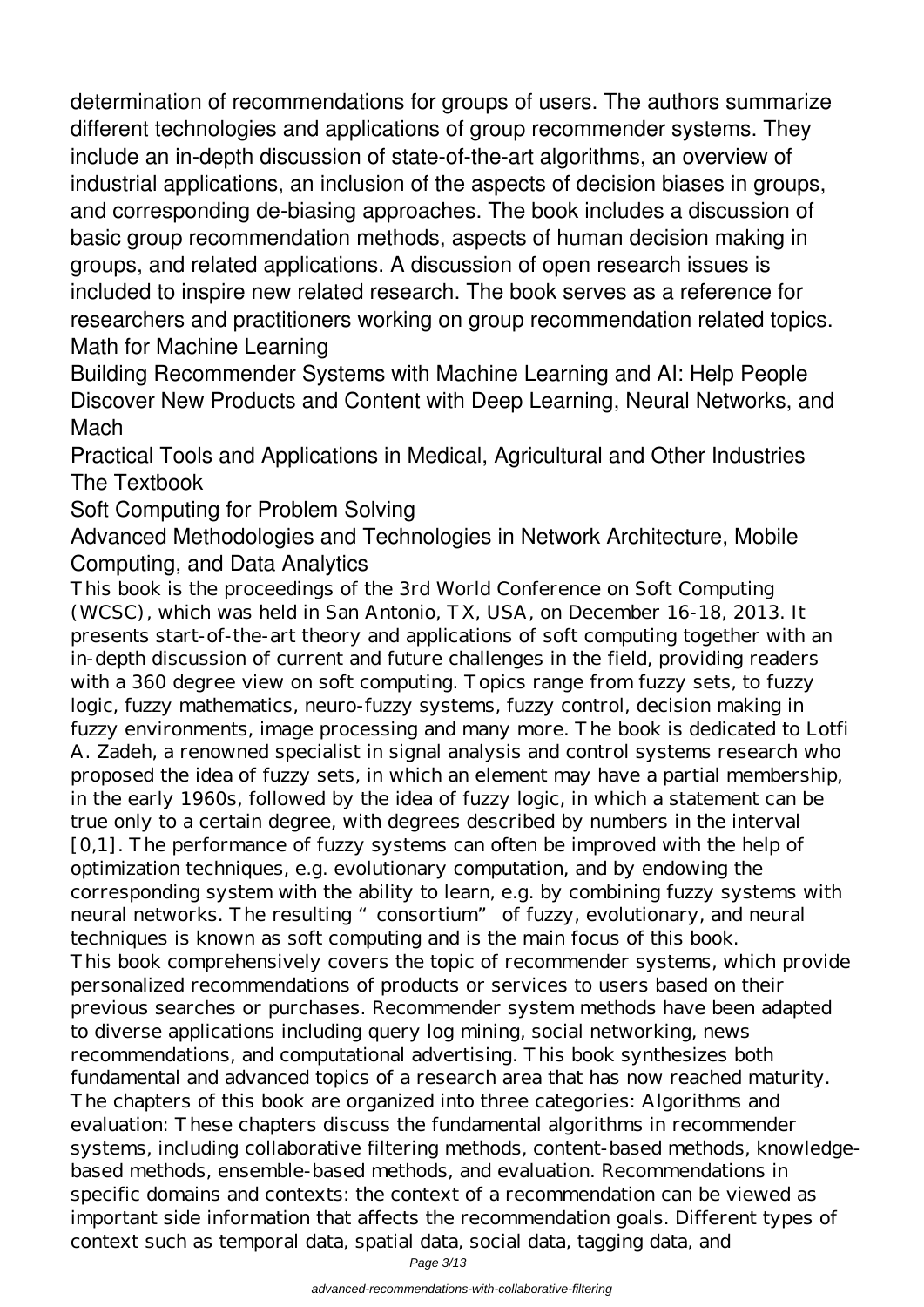trustworthiness are explored. Advanced topics and applications: Various robustness aspects of recommender systems, such as shilling systems, attack models, and their defenses are discussed. In addition, recent topics, such as learning to rank, multiarmed bandits, group systems, multi-criteria systems, and active learning systems, are introduced together with applications. Although this book primarily serves as a textbook, it will also appeal to industrial practitioners and researchers due to its focus on applications and references. Numerous examples and exercises have been provided, and a solution manual is available for instructors.

This book explains the math behind machine learning using simple but concrete examples. This book will get you started in machine learning in a smooth and natural way, preparing you for more advanced topics and dispelling the belief that machine learning is complicated, difficult, and intimidating.

Recommender systems provide users (businesses or individuals) with personalized online recommendations of products or information, to address the problem of information overload and improve personalized services. Recent successful applications of recommender systems are providing solutions to transform online services for e-government, e-business, e-commerce, e-shopping, e-library, elearning, e-tourism, and more.This unique compendium not only describes theoretical research but also reports on new application developments, prototypes, and realworld case studies of recommender systems. The comprehensive volume provides readers with a timely snapshot of how new recommendation methods and algorithms can overcome challenging issues. Furthermore, the monograph systematically presents three dimensions of recommender systems — basic recommender system concepts, advanced recommender system methods, and real-world recommender system applications.By providing state-of-the-art knowledge, this excellent reference text will immensely benefit researchers, managers, and professionals in business, government, and education to understand the concepts, methods, algorithms and application developments in recommender systems.

Programming Collective Intelligence

SocProS 2017, Volume 2

Information and Communication Technology for Intelligent Systems

Select Proceedings of ICICPS 2020

Database Systems for Advanced Applications

Proceedings of ICTIS 2018, Volume 1

This two-volume set LNCS 10827 and LNCS 10828 constitutes the refereed proceedings of the 23rd International Conference on Database Systems for Advanced Applications, DASFAA 2018, held in Gold Coast, QLD, Australia, in May 2018. The 83 full papers, 21 short papers, 6 industry papers, and 8 demo papers were carefully selected from a total of 360 submissions. The papers are organized around the following topics: network embedding; recommendation; graph and network processing; social network analytics; sequence and temporal data processing; trajectory and streaming data; RDF and knowledge graphs; text and data mining; medical data mining; security and privacy; search and information retrieval; query processing and optimizations; data quality and crowdsourcing; learning models; multimedia data processing; and distributed computing. This book constitutes the proceedings of the 10th International Conference on Advanced Data Mining and Applications, ADMA 2014, held in Guilin, China during December 2014. The 48 regular papers and 10 workshop papers presented in this volume were carefully reviewed and selected from 90 submissions. They deal with

Page 4/13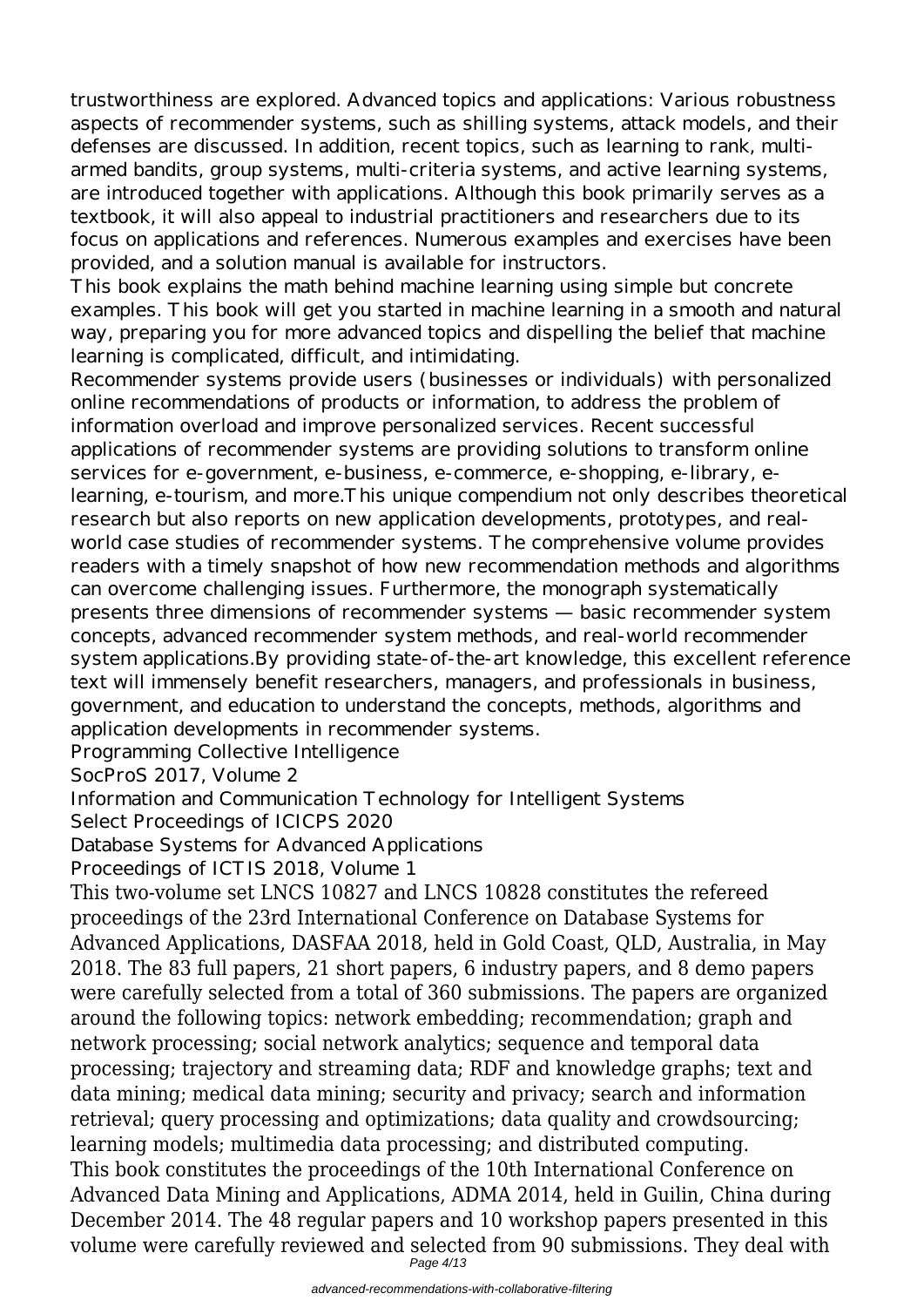the following topics: data mining, social network and social media, recommend systems, database, dimensionality reduction, advance machine learning techniques, classification, big data and applications, clustering methods, machine learning, and data mining and database.

This book constitutes the refereed proceedings of the 14th Asia-Pacific Conference APWeb 2012 held in Kunming, China, in April 2012. The 39 full papers presented together with 34 short papers, 2 keynote talks, and 5 demo papers were carefully reviewed and selected from 167 initial submissions. The papers cover contemporary topics in the fields of Web management and World Wide Web related research and applications, such as advanced application of databases, cloud computing, content management, data mining and knowledge discovery, distributed and parallel processing, grid computing, internet of things, semantic Web and Web ontology, security, privacy and trust, sensor networks, service-oriented computing, Web community analysis, Web mining and social networks.

This volume contains the proceedings of the IFIPTM 2008, the Joint iTrust and PST Conferences on Privacy, Trust Management and Security, held in Trondheim, Norway from June 18 to June 20, 2008. IFIPTM 2008 provides a truly global platform for the reporting of research, development, policy and practice in the interdependent areas of Privacy, Security, and Trust. Following the traditions inherited from the highly successful iTrust and PST conference series, IFIPTM 2008 focuses on trust, privacy and security from multidisciplinary perspectives. The conference is an arena for discussion about re levant problems from both research and practice in the areas of academia, busi ness, and government. IFIPTM 2008 is an open IFIP conference, which only accepts contributed pa pers, so all papers in these proceedings have passed strict peer review. The pro gram of the conference features both theoretical research papers and reports of real world case studies. IFIPTM 2008 received 62 submissions. The program commit tee selected 22 papers for presentation and inclusion in the proceedings. In addi tion, the program and the proceedings include 3 demo descriptions. The highlights of IFIPTM 2008 include invited talks and tutorials by industri al and academic experts in the fields of trust management, privacy and security, including Jon Bing and Michael Steiner.

#### R and Data Mining

Recommender Systems

Web Technologies and Applications

Advance Trends in Soft Computing

Management of E-commerce and E-government

2021 International Conference on Science and Contemporary Technologies (ICSCT) E-Commerce and E-Government has become known as the wave of the future for business all over the world. Whether large, small, or just starting, E-Commerce and E- Government have been the easier and more sufficient way to handle business. This book brings together revised and expanded versions of eighteen papers selected from the 2003 International Conference on Management of e-Commerce and e-Government. This book presents leading edge research in this new and exciting field. The ICMeCG 2003 has initially received a total of 176 submissions from Australia, China, Norway, UK, and USA. Unfortunately, risk of SARS prevented many authors from actually participating in the conference. The Program Committee of ICMeCG selected papers through a careful reviewing process. Although some papers remain devoted to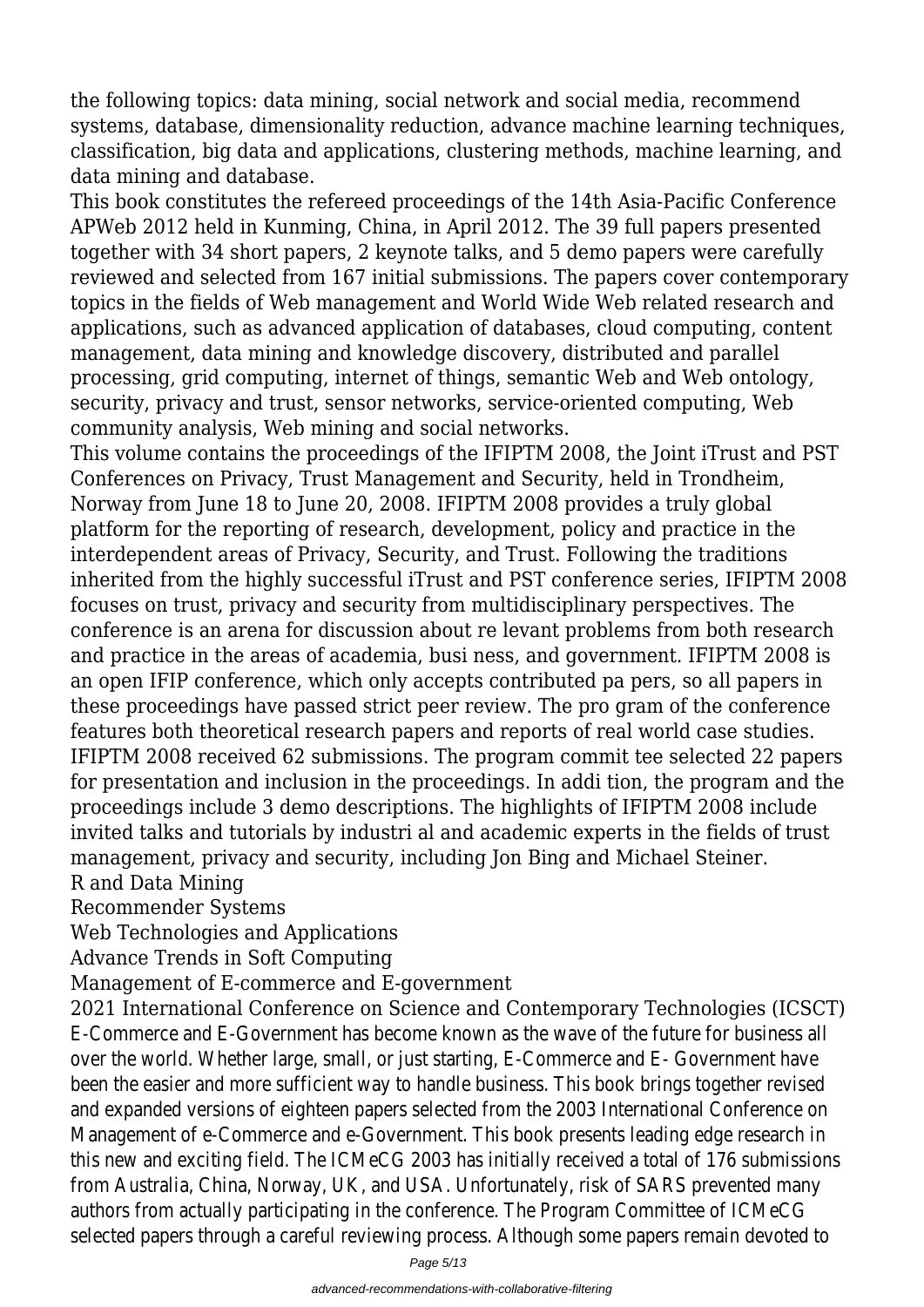conceptual and general discussion about e-Commerce management, many papers have adopte quantitative or formal analysis methods in their research. Results presented in these papers provide an important contribution, especially as compared with earlier research based on qualitative methods alone. This book presents cutting edge research in this new and exciting field.

Build Machine Learning models with a sound statistical understanding. About This Book Learn about the statistics behind powerful predictive models with p-value, ANOVA, and F- statistics. Implement statistical computations programmatically for supervised and unsupervised learning through K-means clustering. Master the statistical aspect of Machine Learning with the help this example-rich guide to R and Python. Who This Book Is For This book is intended for developers with little to no background in statistics, who want to implement Machine Learnin in their systems. Some programming knowledge in R or Python will be useful. What You Will Learn Understand the Statistical and Machine Learning fundamentals necessary to build mode Understand the major differences and parallels between the statistical way and the Machine Learning way to solve problems Learn how to prepare data and feed models by using the appropriate Machine Learning algorithms from the more-than-adequate R and Python package Analyze the results and tune the model appropriately to your own predictive goals Understand the concepts of required statistics for Machine Learning Introduce yourself to necessary fundamentals required for building supervised & unsupervised deep learning models Learn reinforcement learning and its application in the field of artificial intelligence domain In Detail Complex statistics in Machine Learning worry a lot of developers. Knowing statistics helps yo build strong Machine Learning models that are optimized for a given problem statement. This book will teach you all it takes to perform complex statistical computations required for Machine Learning. You will gain information on statistics behind supervised learning, unsupervised learning, reinforcement learning, and more. Understand the real-world examples that discuss the statistical side of Machine Learning and familiarize yourself with it. You will also design programs for performing tasks such as model, parameter fitting, regression, classification, density collection, and more. By the end of the book, you will have mastered the required statistics for Machine Learning and will be able to apply your new skills to any sort of industry problem. Style and approach This practical, step-by-step guide will give you an understanding of the Statistical and Machine Learning fundamentals you'll need to build models.

This third edition handbook describes in detail the classical methods as well as extensions and novel approaches that were more recently introduced within this field. It consists of five part general recommendation techniques, special recommendation techniques, value and impact of recommender systems, human computer interaction, and applications. The first part presents most popular and fundamental techniques currently used for building recommender systems, such as collaborative filtering, semantic-based methods, recommender systems based on implicity feedback, neural networks and context-aware methods. The second part of this handbook introduces more advanced recommendation techniques, such as session-based recommender systems, adversarial machine learning for recommender systems, group recommendation techniques, reciprocal recommenders systems, natural language techniques for recommender systems and cross-domain approaches to recommender systems. The third part covers a wide perspective to the evaluation of recommender systems with papers on methods for evaluatine recommender systems, their value and impact, the multi-stakeholder perspective of recommender systems, the analysis of the fairness, novelty and diversity in recommender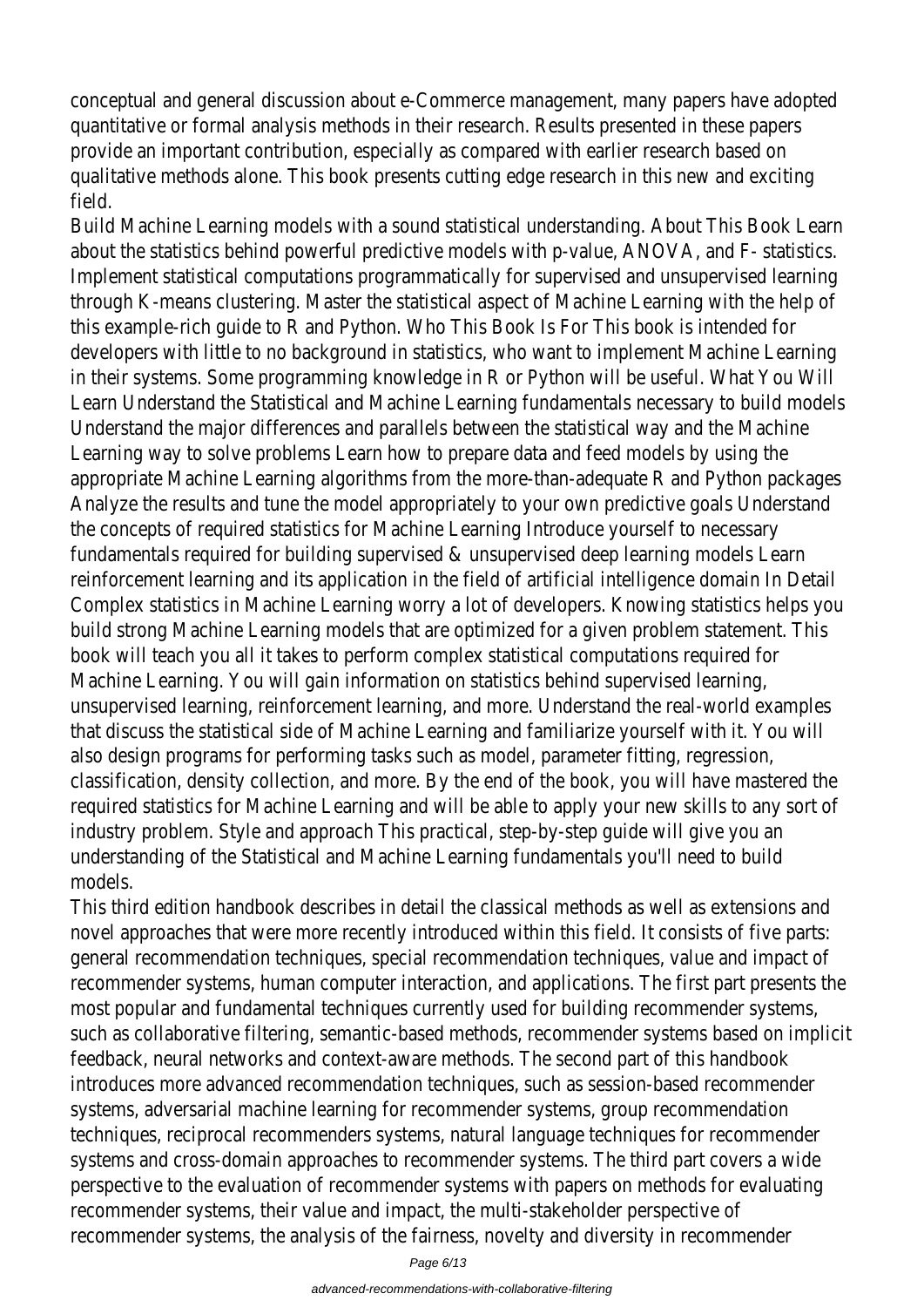systems. The fourth part contains a few chapters on the human computer dimension of recommender systems, with research on the role of explanation, the user personality and how effectively support individual and group decision with recommender systems. The last part focusses on application in several important areas, such as, food, music, fashion and multimed recommendation. This informative third edition handbook provides a comprehensive, yet concise and convenient reference source to recommender systems for researchers and advan level students focused on computer science and data science. Professionals working in data analytics that are using recommendation and personalization techniques will also find this handbook a useful tool.

Internet usage has become a normal and essential aspect of everyday life. Due to the immens amount of information available on the web, it has become obligatory to find ways to sift through and categorize the overload of data while removing redundant material. Collaborative Filtering Using Data Mining and Analysis evaluates the latest patterns and trending topics in the utilization of data mining tools and filtering practices. Featuring emergent research and optimization techniques in the areas of opinion mining, text mining, and sentiment analysis, as well as their various applications, this book is an essential reference source for researchers a engineers interested in collaborative filtering.

Collaborative Filtering Using Data Mining and Analysis

Open Doors to Data Science and Artificial Intelligence

Encyclopedia of Information Science and Technology, Fourth Edition

Innovative Methodologies and Applications for Managing Customer Relationships 26th International Conference, DASFAA 2021, Taipei, Taiwan, April 11–14, 2021, Proceedings, Part III

Collaborative Filtering Recommender Systems

**Collaborative Filtering Recommender Systems discusses a wide variety of the recommender choices available and their implications, providing both practitioners and researchers with an introduction to the important issues underlying recommenders and current best practices for addressing these issues.**

**This two-volume book presents outcomes of the 7th International Conference on Soft Computing for Problem Solving, SocProS 2017. This conference is a joint technical collaboration between the Soft Computing Research Society, Liverpool Hope University (UK), the Indian Institute of Technology Roorkee, the South Asian University New Delhi and the National Institute of Technology Silchar, and brings together researchers, engineers and practitioners to discuss thought-provoking developments and challenges in order to select potential future directions The book presents the latest advances and innovations in the interdisciplinary areas of soft computing, including original research papers in the areas including, but not limited to, algorithms (artificial immune systems, artificial neural networks, genetic algorithms, genetic**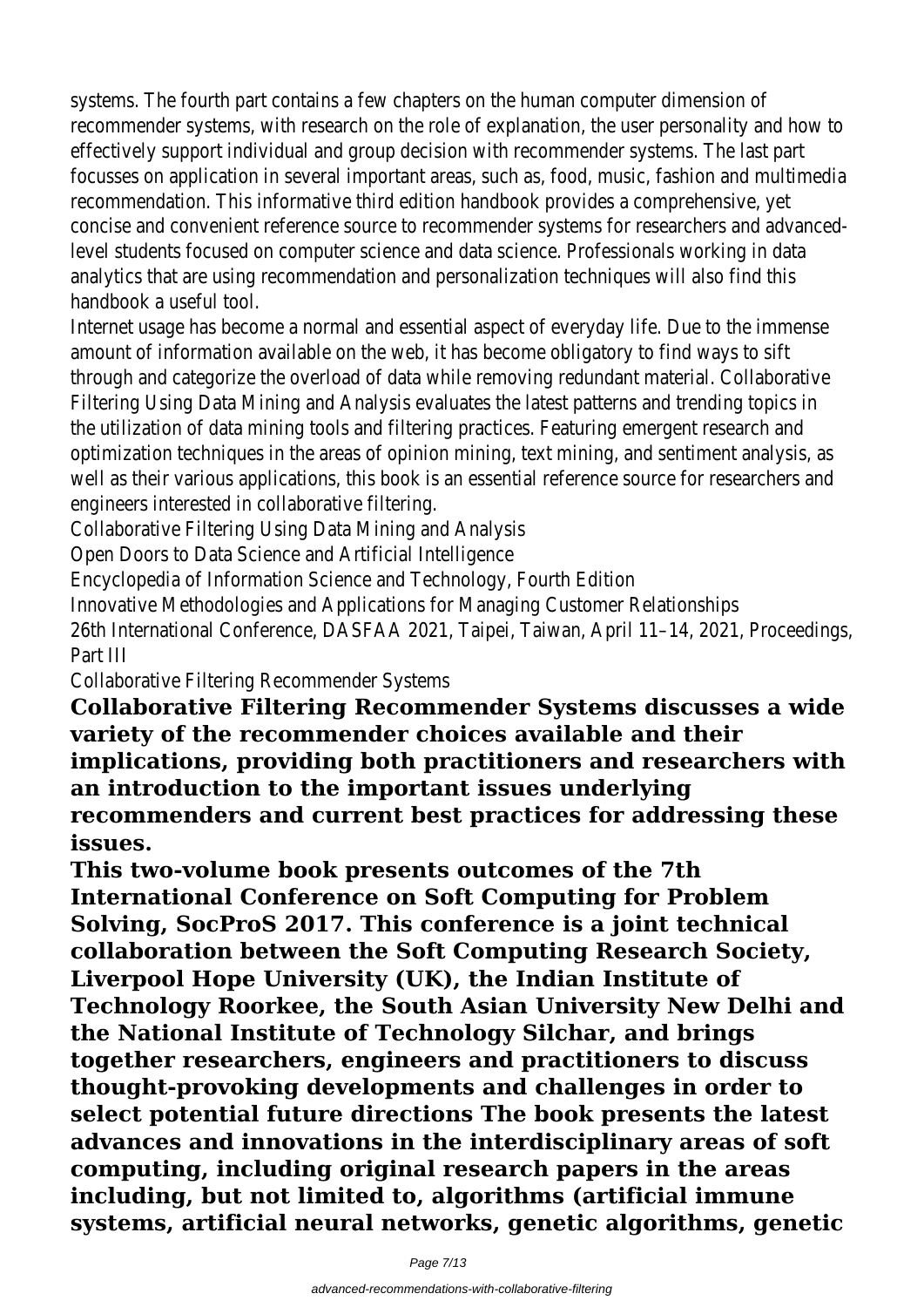**programming, and particle swarm optimization) and applications (control systems, data mining and clustering, finance, weather forecasting, game theory, business and forecasting applications). It is a valuable resource for both young and experienced researchers dealing with complex and intricate real-world problems for which finding a solution by traditional methods is a difficult task.**

**Now in its second edition, this book focuses on practical algorithms for mining data from even the largest datasets. This proceedings book presents the latest research in the fields of information theory, communication system, computer science and signal processing, as well as other related technologies. Collecting selected papers from the 3rd Conference on Signal and Information Processing, Networking and Computers (ICSINC), held in Chongqing, China on September 13-15, 2017, it is of interest to professionals from academia and industry alike.**

**An Introduction**

**Examples and Case Studies**

**Recommender System with Machine Learning and Artificial Intelligence**

### **Personalization Techniques and Recommender Systems Group Recommender Systems**

## **BDCPS 2020, 28-29 December 2020, Shanghai, China**

While the definition of database marketing hasn't changed, its meaning has become more vivid, versatile and exciting than ever before. Advanced Database Marketing provides a state-of-the-art guide to the methods and applications that define this new era in database marketing, including advances in areas such as text mining, recommendation systems, internet marketing, and dynamic customer management. An impressive list of contributors including many of the thought-leaders in database marketing from across the world bring together chapters that combine the best academic research and business applications. The result is a definitive guide and reference for marketing and brand analysts, masters students, teachers and researchers in marketing analytics. The proliferation of marketing platforms and channels and the complexity of customer interactions create an urgent need for a multidisciplinary and analytical toolkit. Advanced Database Marketing is a resource to enable marketers to achieve insights and increased financial performance; to provide them with the capability to implement and evaluate approaches to marketing that will meet, in equal measure, the changing needs of customers and the businesses that serve them.

The book presents a collection of peer-reviewed articles from the International Conference on Innovations in Cyber Physical Systems (ICICPS 2020). The conference provided opportunities for the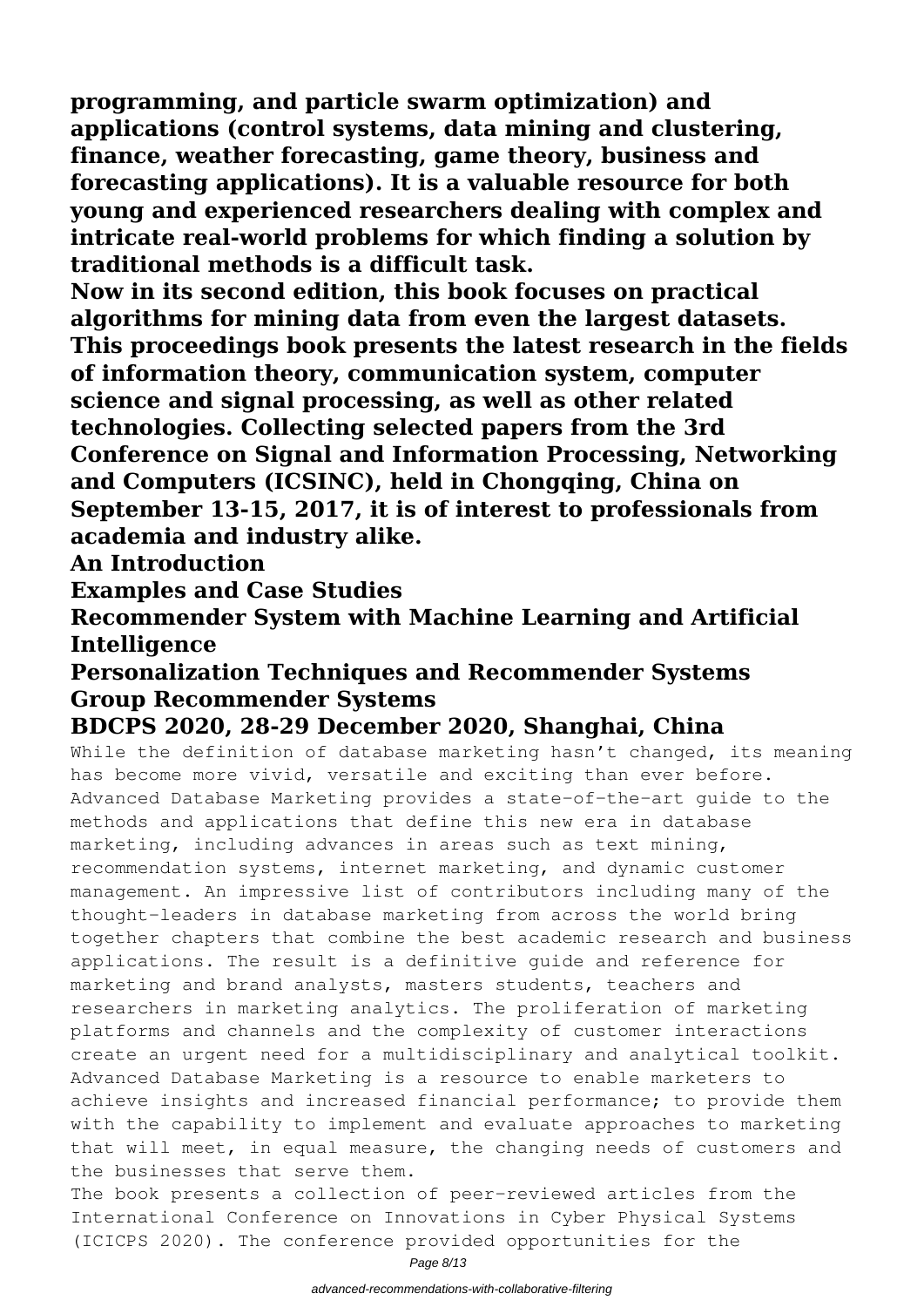presentation of new research results and discussion about them. It was also an opportunity to generation of new ideas in all CPS aspects, including theory, tools, applications, systems, test-beds and field deployments. The range of topics explored is wide, and covers security, control, optimization, machine learning, game theory, mechanism design, mobile and cloud computing, model-based design, verification, data mining/analytics, signal processing, and human-inthe-loop shared or supervisory control. This book will be useful to researchers, students, industrialist, developers, and practitioners alike. The scope of the conference includes Data Mining and Advanced

Computing The three-volume set LNCS 12681-12683 constitutes the proceedings of the 26th International Conference on Database Systems for Advanced Applications, DASFAA 2021, held in Taipei, Taiwan, in April 2021. The total of 156 papers presented in this three-volume set was carefully reviewed and selected from 490 submissions. The topic areas for the selected papers include information retrieval, search and recommendation techniques; RDF, knowledge graphs, semantic web, and knowledge management; and spatial, temporal, sequence, and streaming data management, while the dominant keywords are network, recommendation, graph, learning, and model. These topic areas and keywords shed the light on the direction where the research in DASFAA is moving towards. Due to the Corona pandemic this event was held virtually.

Advances in Knowledge Discovery and Data Mining Proceedings of the 3rd International Conference on Signal and Information Processing, Networking and Computers (ICSINC) Innovations in Cyber Physical Systems Advances in Information Retrieval 10th International Conference, ADMA 2014, Guilin, China, December

19-21, 2014, Proceedings

Trust Management II

*The present book is based on the research papers presented in the International Conference on Soft Computing for Problem Solving (SocProS 2012), held at JK Lakshmipat University, Jaipur, India. This book provides the latest developments in the area of soft computing and covers a variety of topics, including mathematical modeling, image processing, optimization, swarm intelligence, evolutionary algorithms, fuzzy logic, neural networks, forecasting, data mining, etc. The objective of the book is to familiarize the reader with the latest scientific developments that are taking place in various fields and the latest sophisticated problem solving tools that are being developed to deal with the complex and intricate problems that are otherwise difficult to solve by the usual and traditional methods. The book is directed to the researchers and scientists engaged in various fields of Science and Technology. This book gathers a selection of peer-reviewed papers presented at the second Big Data Analytics for Cyber-Physical System in Smart City (BDCPS 2020) conference, held in Shanghai, China, on 28–29 December*

Page 9/13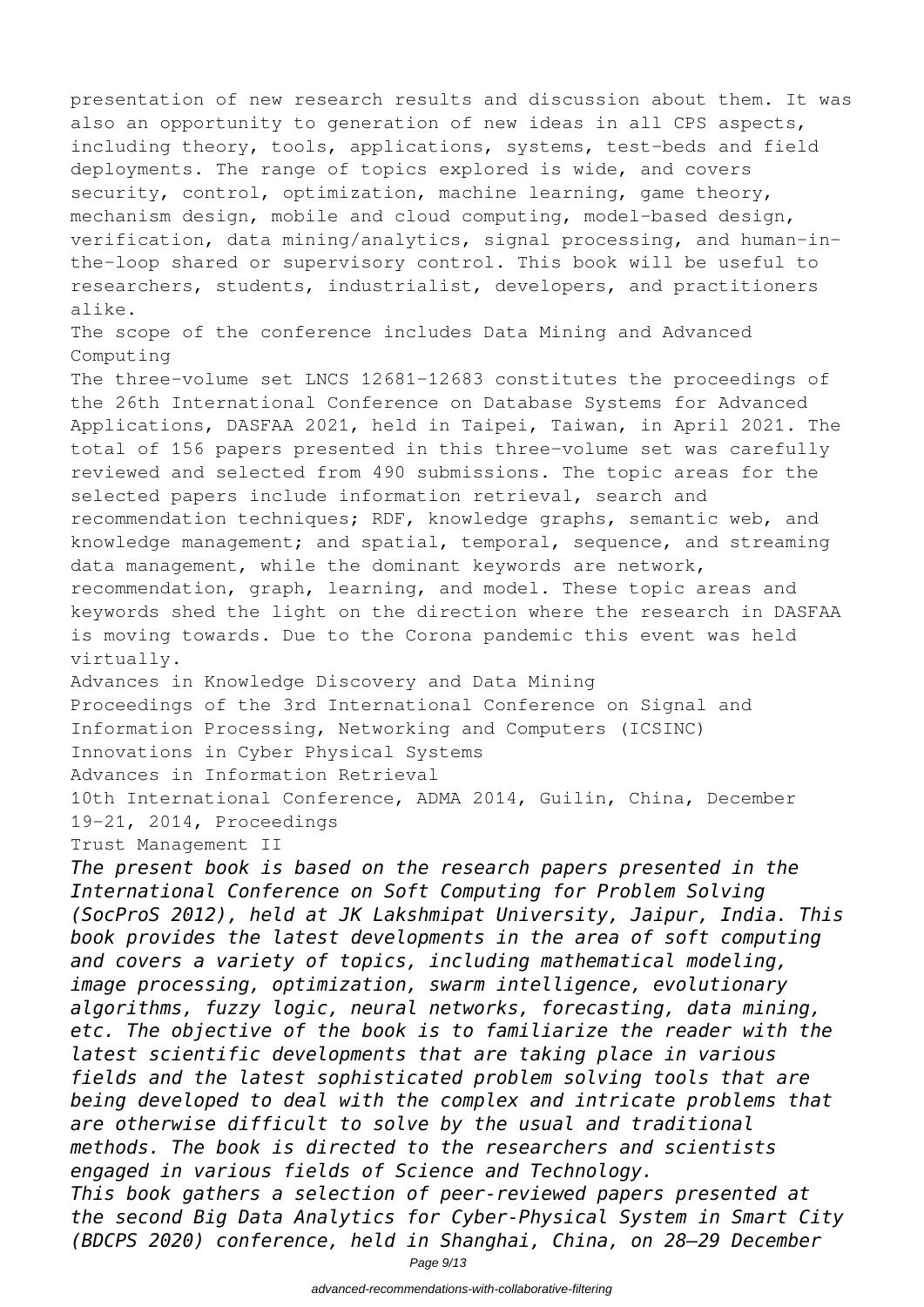*2020. The contributions, prepared by an international team of scientists and engineers, cover the latest advances made in the field of machine learning, and big data analytics methods and approaches for the data-driven co-design of communication, computing, and control for smart cities. Given its scope, it offers a valuable resource for all researchers and professionals interested in big data, smart cities, and cyber-physical systems. Learn how to build recommender systems from one of Amazon's pioneers in the field. Frank Kane spent over nine years at Amazon, where he managed and led the development of many of Amazon's personalized product recommendation technologies.You've seen automated recommendations everywhere - on Netflix's home page, on YouTube, and on Amazon as these machine learning algorithms learn about your unique interests, and show the best products or content for you as an individual. These technologies have become central to the largest, most prestigious tech employers out there, and by understanding how they work, you'll become very valuable to them.This book is adapted from Frank's popular online course published by Sundog Education, so you can expect lots of visual aids from its slides and a conversational, accessible tone throughout the book. The graphics and scripts from over 300 slides are included, and you'll have access to all of the source code associated with it as well.We'll cover tried and true recommendation algorithms based on neighborhood-based collaborative filtering, and work our way up to more modern techniques including matrix factorization and even deep learning with artificial neural networks. Along the way, you'll learn from Frank's extensive industry experience to understand the real-world challenges you'll encounter when applying these algorithms at large scale and with real-world data.This book is very hands-on; you'll develop your own framework for evaluating and combining many different recommendation algorithms together, and you'll even build your own neural networks using Tensorflow to generate recommendations from real-world movie ratings from real people. We'll cover: -Building a recommendation engine-Evaluating recommender systems-Content-based filtering using item attributes-Neighborhood-based collaborative filtering with user-based, item-based, and KNN CF-Model-based methods including matrix factorization and SVD-Applying deep learning, AI, and artificial neural networks to recommendations-Session-based recommendations with recursive neural networks-Scaling to massive data sets with Apache Spark machine learning, Amazon DSSTNE deep learning, and AWS SageMaker with factorization machines-Real-world challenges and solutions with recommender systems-Case studies from YouTube and Netflix-Building hybrid, ensemble recommendersThis comprehensive book takes you all the way from the early days of collaborative filtering, to bleeding-edge applications of deep neural networks and modern machine learning techniques for recommending the best items to every individual user.The coding exercises for this book use the Python programming language. We include an intro to Python if you're new to it, but you'll need some prior programming experience in order to use this book successfully. We also include a*

Page 10/13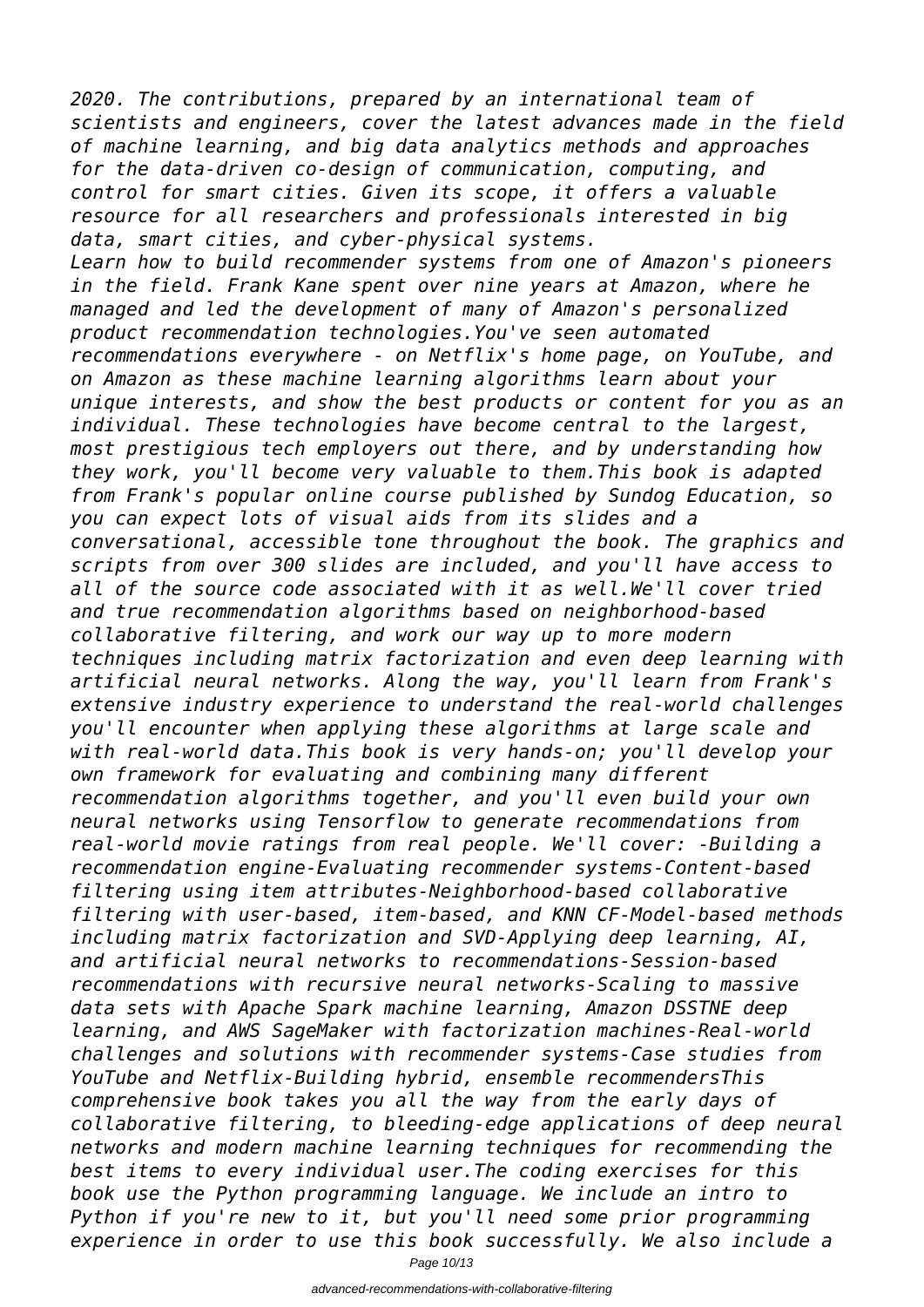*short introduction to deep learning, Tensorfow, and Keras if you are new to the field of artificial intelligence, but you'll need to be able to understand new computer algorithms.Dive in, and learn about one of the most interesting and lucrative applications of machine learning and deep learning there is!*

*The phenomenal growth of the Internet has resulted in huge amounts of online information, a situation that is overwhelming to the end users. To overcome this problem, personalization technologies have been extensively employed. The book is the first of its kind, representing research efforts in the diversity of personalization and recommendation techniques. These include user modeling, content, collaborative, hybrid and knowledge-based recommender systems. It presents theoretic research in the context of various applications from mobile information access, marketing and sales and web services, to library and personalized TV recommendation systems. This volume will serve as a basis to researchers who wish to learn more in the field of recommender systems, and also to those intending to deploy advanced personalization techniques in their systems. Sample Chapter(s). Personalization-Privacy Tradeoffs in Adaptive Information Access (865 KB). Contents: User Modeling and Profiling: Personalization-Privacy Tradeoffs in Adaptive Information Access (B Smyth); A Deep Evaluation of Two Cognitive User Models for Personalized Search (F Gasparetti & A Micarelli); Unobtrusive User Modeling for Adaptive Hypermedia (H J Holz et al.); User Modelling Sharing for Adaptive e-Learning and Intelligent Help (K Kabassi et al.); Collaborative Filtering: Experimental Analysis of Multiattribute Utility Collaborative Filtering on a Synthetic Data Set (N Manouselis & C Costopoulou); Efficient Collaborative Filtering in Content-Addressable Spaces (S Berkovsky et al.); Identifying and Analyzing User Model Information from Collaborative Filtering Datasets (J Griffith et al.); Content-Based Systems, Hybrid Systems and Machine Learning Methods: Personalization Strategies and Semantic Reasoning: Working in Tandem in Advanced Recommender Systems (Y Blanco-Fernindez et al.); Content Classification and Recommendation Techniques for Viewing Electronic Programming Guide on a Portable Device (J Zhu et al.); User Acceptance of Knowledge-Based Recommenders (A Felfernig et al.); Using Restricted Random Walks for Library Recommendations and Knowledge Space Exploration (M Franke & A Geyer-Schulz); An Experimental Study of Feature Selection Methods for Text Classification (G Uchyigit & K Clark). Readership: Researchers and graduate students in machine learning and databases/information science. 23rd International Conference, DASFAA 2018, Gold Coast, QLD,*

*Australia, May 21-24, 2018, Proceedings, Part I*

*Proceedings of the Second International Conference on Soft Computing for Problem Solving (SocProS 2012), December 28-30, 2012*

*14th International Conference, ADMA 2018, Nanjing, China, November 16–18, 2018, Proceedings*

*Mining of Massive Datasets*

*Recommender Systems: Advanced Developments*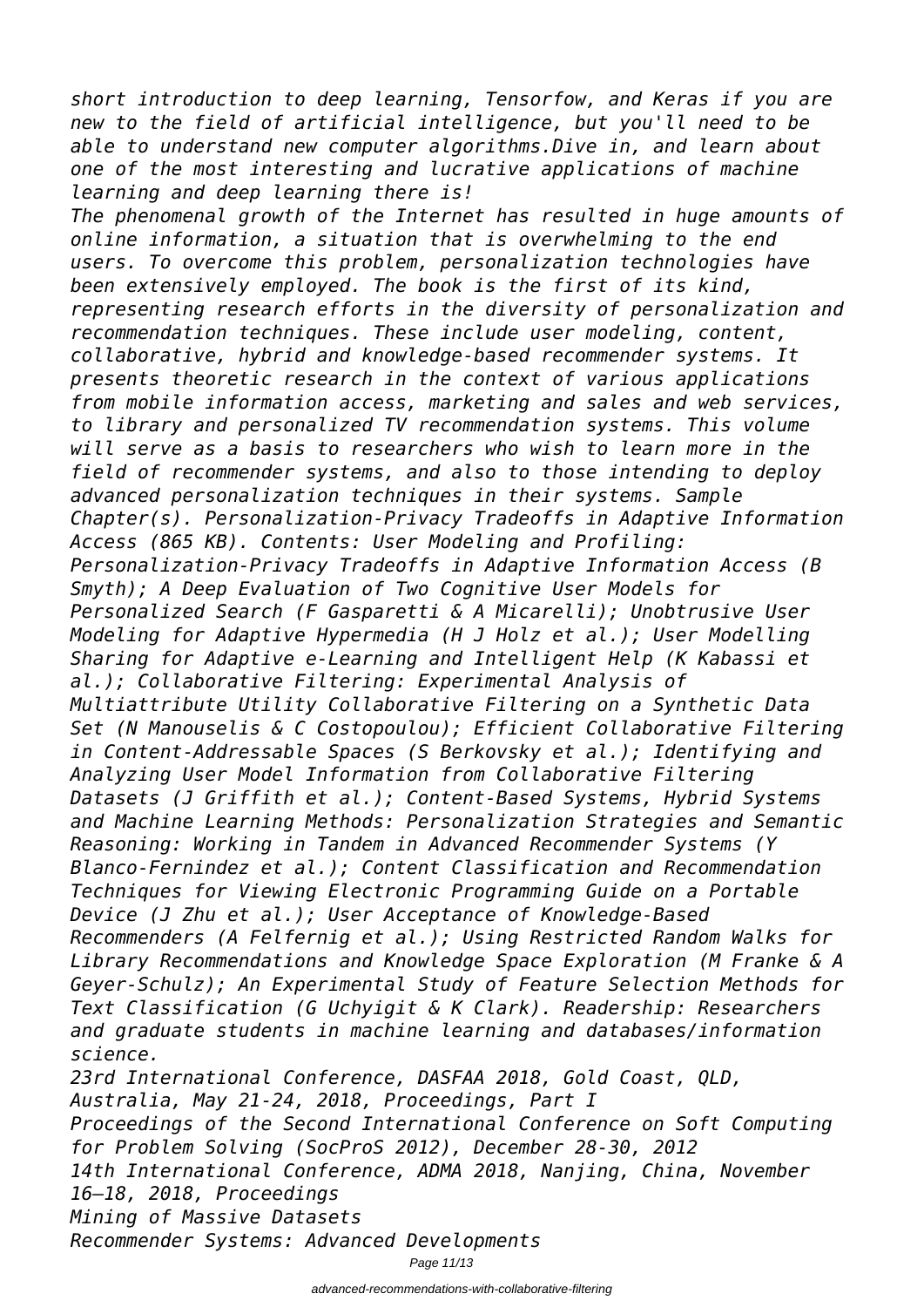#### *Big Data Analytics for Cyber-Physical System in Smart City*

From cloud computing to data analytics, society stores vast supplies of information through wireless networks and mobile computing. As organizations are becoming increasingly more wireless, ensuring the security and seamless function of electronic gadgets while creating a strong network is imperative. Advanced Methodologies and Technologies in Network Architecture, Mobile Computing, and Data Analytics highlights the challenges associated with creating a strong network architecture in a perpetually online society. Readers will learn various methods in building a seamless mobile computing option and the most effective means of analyzing big data. This book is an important resource for information technology professionals, software developers, data analysts, graduate-level students, researchers, computer engineers, and IT specialists seeking modern information on emerging methods in data mining, information technology, and wireless networks.

Strategic Social Media is the first textbook to go beyond the marketing plans and how-to guides, and provide an overview of the theories, action plans, and case studies necessary for teaching students and readers about utilizing social media to meet marketing goals. Explores the best marketing practices for reaching business goals, while also providing strategies that students/readers can apply to any past, present or future social media platform Provides comprehensive treatment of social media in five distinct sections: landscape, messages, marketing and business models, social change, and the future Emphasizes social responsibility and ethics, and how this relates to capitalizing on market share Highlights marketing strategies grounded in research that explains how practitioners can influence audience behaviour Each chapter introduces theory, practice, action plans, and case studies to teach students the power and positive possibilities that social media hold This book constitutes the refereed proceedings of the 14th International Conference on Advanced Data Mining and Applications, ADMA 2018, held in Nanjing, China in November 2018. The 23 full and 22 short papers presented in this volume were carefully reviewed and selected from 104 submissions. The papers were organized in topical sections named: Data Mining Foundations; Big Data; Text and Multimedia Mining; Miscellaneous Topics. This book is a multi-disciplinary effort that involves world-wide experts from diverse fields, such as artificial intelligence, human computer interaction, information technology, data mining, statistics, adaptive user interfaces, decision support systems, marketing, and consumer behavior. It comprehensively covers the topic of recommender systems, which provide personalized recommendations of items or services to the new users based on their past behavior. Recommender system methods have been adapted to diverse applications including social networking, movie recommendation, query log mining, news recommendations, and computational advertising. This book synthesizes both fundamental and advanced topics of a research area that has now reached maturity. Recommendations in agricultural or healthcare domains and contexts, the context of a recommendation can be viewed as important side information that affects the recommendation goals. Different types of context such as temporal data, spatial data, social data, tagging data, and trustworthiness are explored. This book illustrates how this technology can support the user in decision-making, planning and purchasing processes in agricultural & healthcare sectors.

Building Smart Web 2.0 Applications

Trust Networks for Recommender Systems

Advanced Database Marketing

Encyclopedia of Machine Learning

2016 International Conference on Data Mining and Advanced Computing (SAPIENCE) Proceedings of WCSC 2013, December 16-18, San Antonio, Texas, USA

*In recent years, our world has experienced a profound shift and progression in available computing and knowledge sharing*

Page 12/13